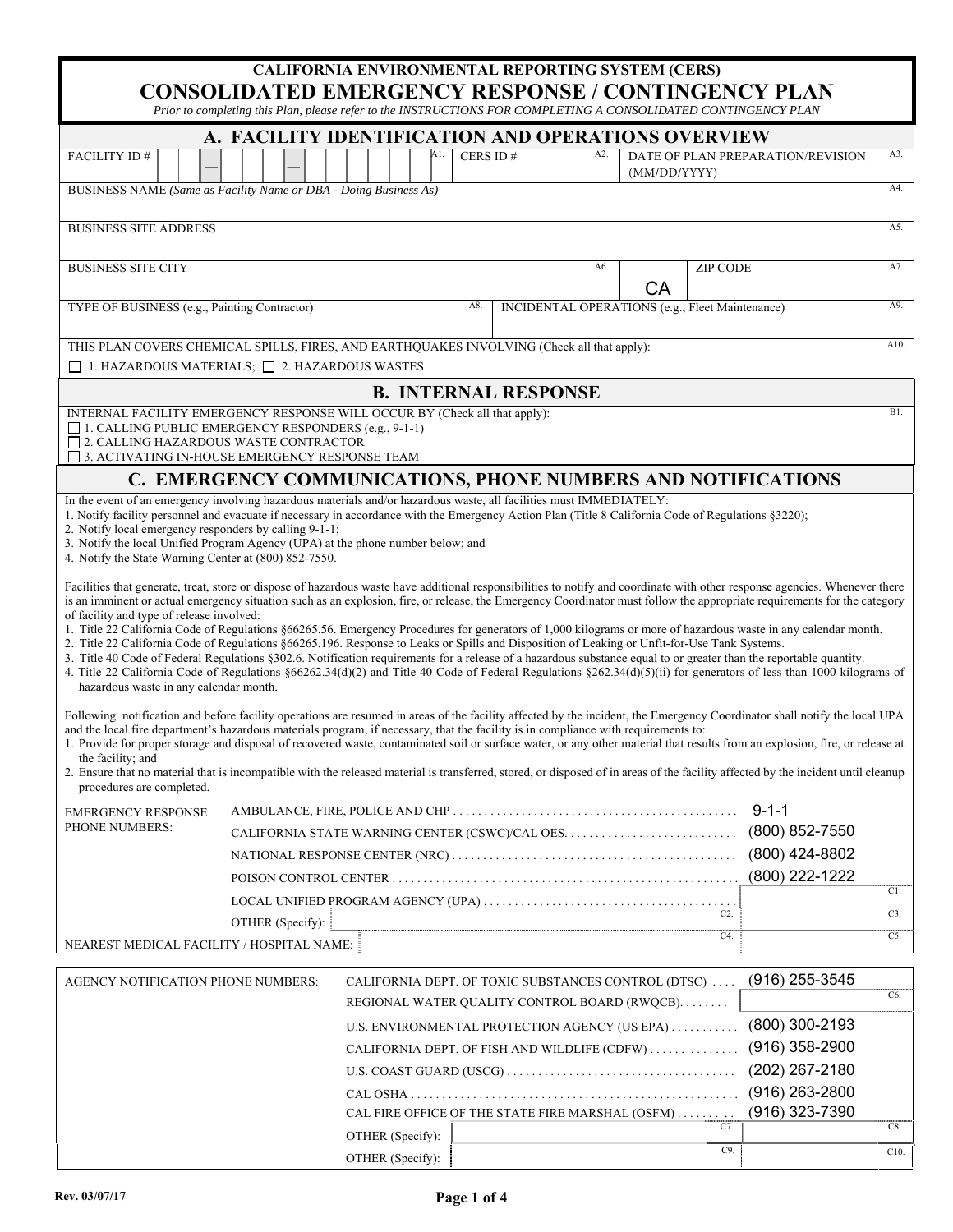CERS Consolidated Emergency Response / Contingency Plan

| INTERNAL FACILITY EMERGENCY COMMUNICATIONS OR ALARM NOTIFICATION WILL OCCUR BY (Check all that apply):                                                                                                                                                                                         |            |                          | C11.             |
|------------------------------------------------------------------------------------------------------------------------------------------------------------------------------------------------------------------------------------------------------------------------------------------------|------------|--------------------------|------------------|
| $\Box$ 1. VERBAL WARNINGS;<br>$\Box$ 2. PUBLIC ADDRESS OR INTERCOM SYSTEM;                                                                                                                                                                                                                     |            | $\Box$ 3. TELEPHONE;     |                  |
| $\Box$ 4. PAGERS:<br>$\Box$ 5. ALARM SYSTEM;                                                                                                                                                                                                                                                   |            | $\Box$ 6. PORTABLE RADIO | C12.             |
| NOTIFICATIONS TO NEIGHBORING FACILITIES THAT MAY BE AFFECTED BY AN OFF-SITE RELEASE WILL OCCUR BY (Check all that apply):                                                                                                                                                                      |            | $\Box$ 3. TELEPHONE;     |                  |
| $\Box$ 1. VERBAL WARNINGS;<br>$\Box$ 2. PUBLIC ADDRESS OR INTERCOM SYSTEM;<br>$\Box$ 4. PAGERS;<br>$\Box$ 5. ALARM SYSTEM:                                                                                                                                                                     |            | $\Box$ 6. PORTABLE RADIO |                  |
| EMERGENCY COORDINATOR CONTACT INFORMATION:                                                                                                                                                                                                                                                     |            |                          | C13.             |
|                                                                                                                                                                                                                                                                                                |            |                          |                  |
| PRIMARY EMERGENCY COORDINATOR NAME:                                                                                                                                                                                                                                                            | PHONE NO.: | <b>PHONE NO.:</b>        |                  |
| ALTERNATE EMERGENCY COORDINATOR NAME:                                                                                                                                                                                                                                                          | PHONE NO.: | PHONE NO.:               |                  |
| □ Check if additional Emergency Coordinator contact and address information is available onsite or by calling PHONE NO.:                                                                                                                                                                       |            |                          |                  |
| Note: If more than one alternate emergency coordinator is designated, attach a list in order of responsibility.                                                                                                                                                                                |            |                          |                  |
| D. EMERGENCY CONTAINMENT AND CLEANUP PROCEDURES                                                                                                                                                                                                                                                |            |                          |                  |
| Check the applicable boxes to indicate your facility's procedures for containing spills and preventing and mitigating releases, fires and/or explosions.                                                                                                                                       |            |                          |                  |
| $\Box$ 1. MONITOR FOR LEAKS, RUPTURES, PRESSURE BUILD-UP, ETC.;                                                                                                                                                                                                                                |            |                          | D1.              |
| [2. PROVIDE STRUCTURAL PHYSICAL BARRIERS (e.g., Portable spill containment walls, built-in berms);                                                                                                                                                                                             |            |                          |                  |
| □ 3. PROVIDE ABSORBENT PHYSICAL BARRIERS (e.g., Pads, spill pigs, spill pillows);                                                                                                                                                                                                              |            |                          |                  |
| $\Box$ 4. COVER OR BLOCK FLOOR AND/OR STORM DRAINS;                                                                                                                                                                                                                                            |            |                          |                  |
| $\Box$ 5. LINED TRENCH DRAINS AND/OR SUMPS;                                                                                                                                                                                                                                                    |            |                          |                  |
| $\Box$ 6. AUTOMATIC FIRE SUPPRESSION SYSTEM;                                                                                                                                                                                                                                                   |            |                          |                  |
| $\Box$ 7. ELIMINATE SOURCES OF IGNITION FOR FLAMMABLE HAZARDS;                                                                                                                                                                                                                                 |            |                          |                  |
| $\Box$ 8. STOP PROCESSES AND/OR OPERATIONS;                                                                                                                                                                                                                                                    |            |                          |                  |
| $\Box$ 9. AUTOMATIC / ELECTRONIC EQUIPMENT SHUT-OFF SYSTEM;                                                                                                                                                                                                                                    |            |                          |                  |
| 10. SHUT OFF WATER, GAS, ELECTRICAL UTILITIES;                                                                                                                                                                                                                                                 |            |                          |                  |
| $\Box$ 11. CALL 9-1-1 FOR PUBLIC EMERGENCY RESPONDER ASSISTANCE AND/OR MEDICAL AID;                                                                                                                                                                                                            |            |                          |                  |
| $\Box$ 12. NOTIFY AND EVACUATE PERSONS IN ALL THREATENED AND/OR IMPACTED AREAS;                                                                                                                                                                                                                |            |                          |                  |
| $\Box$ 13. ACCOUNT FOR EVACUATED PERSONS IMMEDIATELY AFTER EVACUATION;                                                                                                                                                                                                                         |            |                          |                  |
| $\Box$ 14. PROVIDE PROTECTIVE EQUIPMENT FOR ON-SITE EMERGENCY RESPONSE TEAM;                                                                                                                                                                                                                   |            |                          |                  |
| $\Box$ 15. REMOVE CONTAINERS AND/OR ISOLATE AREAS;                                                                                                                                                                                                                                             |            |                          |                  |
| $\Box$ 16. HIRE LICENSED HAZARDOUS WASTE CONTRACTOR;                                                                                                                                                                                                                                           |            |                          |                  |
| $\Box$ 17. USE ABSORBENT MATERIAL FOR SPILL CONTAINMENT;                                                                                                                                                                                                                                       |            |                          |                  |
| $\Box$ 18. VACUUM SUCTION USING APPROPRIATE VACUUM (e.g., Intrinsically safe) FOR SPILL CONTROL AND/OR CLEANUP;                                                                                                                                                                                |            |                          |                  |
| □ 19. DECONTAMINATE PERSONNEL AND EQUIPMENT WITHIN DESIGNATED AREA AND DISPOSE OF WASTEWATER AS HAZARDOUS WASTE;                                                                                                                                                                               |            |                          |                  |
| $\Box$ 20. PROVIDE SAFE TEMPORARY STORAGE OF HAZARDOUS WASTE GENERATED DURING EMERGENCY ACTIONS;<br>$\Box$ 21. OTHER (Specify):                                                                                                                                                                |            |                          | D <sub>2</sub> . |
|                                                                                                                                                                                                                                                                                                |            |                          |                  |
| <b>E. FACILITY EVACUATION</b>                                                                                                                                                                                                                                                                  |            |                          |                  |
| THE FOLLOWING ALARM SIGNAL(S) WILL BE USED TO BEGIN EVACUATION OF THE FACILITY (Check all that apply):                                                                                                                                                                                         |            |                          | E1.              |
| $\Box$ 1. BELLS;                                                                                                                                                                                                                                                                               |            |                          | E2.              |
| $\Box$ 2. HORNS/SIRENS;                                                                                                                                                                                                                                                                        |            |                          |                  |
| $\Box$ 3. VERBAL (i.e., Shouting);<br>$\Box$ 4. OTHER (Specify):                                                                                                                                                                                                                               |            |                          |                  |
| THE FOLLOWING LOCATION(S) WILL BE USED FOR AN EMERGENCY ASSEMBLY AREA(S) (e.g., Parking lot, street corner):                                                                                                                                                                                   |            |                          | E3.              |
|                                                                                                                                                                                                                                                                                                |            |                          |                  |
| Note: The Emergency Coordinator must account for all onsite employees and visitors after evacuation.                                                                                                                                                                                           |            |                          |                  |
| EVACUATION ROUTE S AND ALTERNATE EVACUATION ROUTES ARE DESCRIBED AS FOLLOWS:                                                                                                                                                                                                                   |            |                          | E4.              |
|                                                                                                                                                                                                                                                                                                |            |                          |                  |
| $\Box$ 1. WRITTEN PROCEDURES DESCRIBING ROUTES, EXITS, AND ASSEMBLY AREAS;                                                                                                                                                                                                                     |            |                          |                  |
| $\Box$ 2. EVACUATION MAP(S) DEPICTING ROUTES, EXITS, AND ASSEMBLY AREAS;                                                                                                                                                                                                                       |            |                          |                  |
| $\Box$ 3. OTHER (Specify):                                                                                                                                                                                                                                                                     |            | E5.                      |                  |
| Note: Evacuation procedures and/or maps should be posted in visible facility locations and must be included in the Contingency Plan.                                                                                                                                                           |            |                          |                  |
| <b>F. ARRANGEMENTS FOR EMERGENCY SERVICES</b>                                                                                                                                                                                                                                                  |            |                          |                  |
|                                                                                                                                                                                                                                                                                                |            |                          | F1.              |
| ADVANCE ARRANGEMENTS FOR LOCAL EMERGENCY SERVICES (Check one of the following):                                                                                                                                                                                                                |            |                          |                  |
| $\Box$ 1. HAVE BEEN DETERMINED NOT NECESSARY;                                                                                                                                                                                                                                                  |            |                          |                  |
| $\Box$ 2. THE FOLLOWING ARRANGEMENTS HAVE BEEN MADE (Specify):                                                                                                                                                                                                                                 |            |                          | F2.              |
|                                                                                                                                                                                                                                                                                                |            |                          |                  |
| Note: Advance arrangements with local fire and police departments, hospitals, state and local emergency response teams, and/or emergency services<br>contractors should be made for your facility, if necessary. Large Quantity Generators must describe arrangements in the Contingency Plan. |            |                          |                  |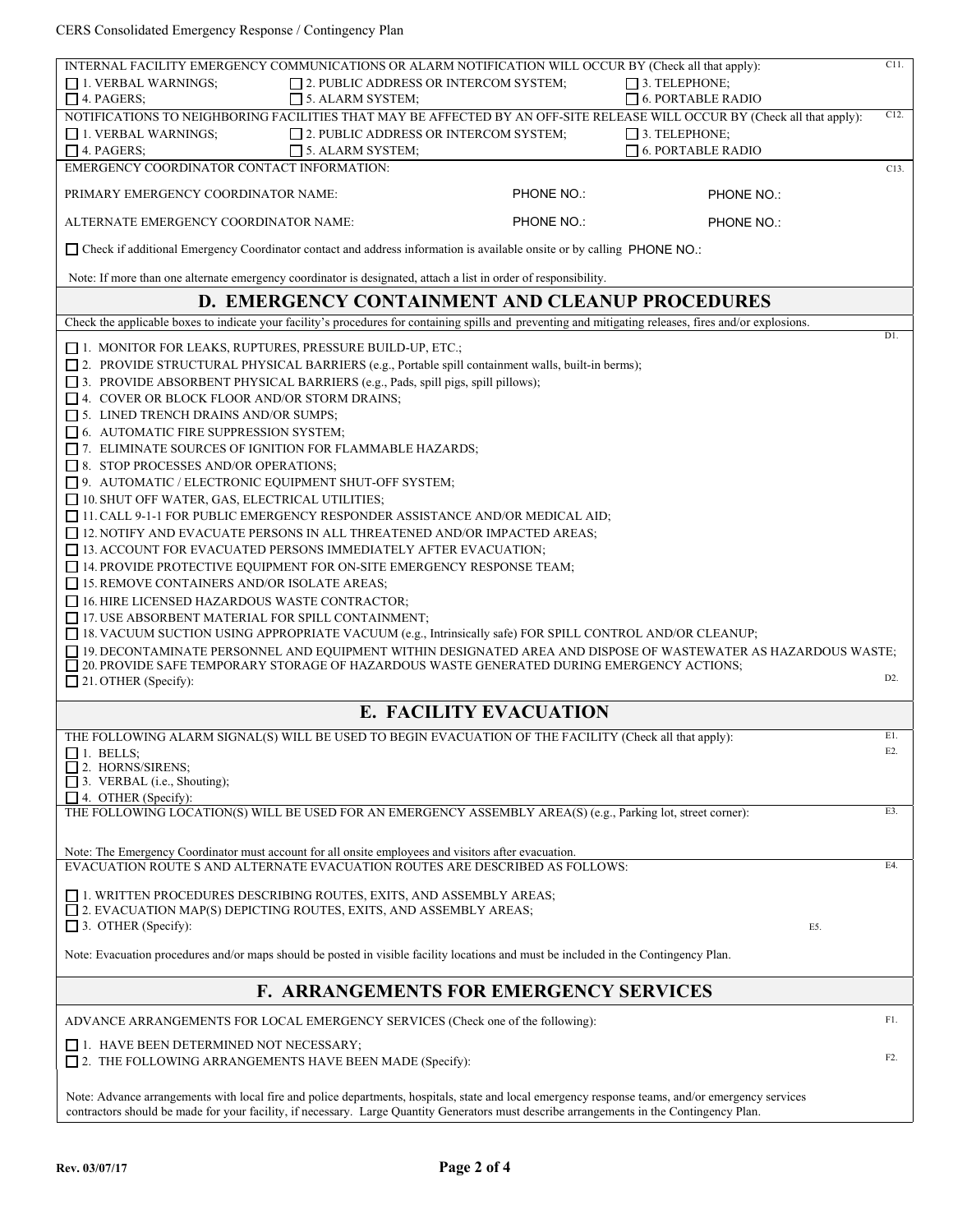|                                |                                                                                                                                                                                                             | <b>G. EMERGENCY EQUIPMENT</b>       |                                |
|--------------------------------|-------------------------------------------------------------------------------------------------------------------------------------------------------------------------------------------------------------|-------------------------------------|--------------------------------|
|                                | Check the applicable boxes to list emergency response equipment available at the facility, identify the location(s) where the equipment is kept, and indicate the<br>equipment's capability, if applicable. |                                     |                                |
| <b>TYPE</b>                    | <b>EQUIPMENT AVAILABLE</b><br>$G1$ .                                                                                                                                                                        | <b>LOCATION</b><br>G <sub>2</sub> . | <b>CAPABILITY</b><br>G3.       |
| <b>EXAMPLE</b>                 | ⊠ CHEMICAL PROTECTIVE GLOVES                                                                                                                                                                                | <b>SPILL RESPONSE KIT</b>           | SINGLE USE, OIL RESISTANT ONLY |
| <b>Safety</b>                  | 1. <b>O CHEMICAL PROTECTIVE SUITS, APRONS,</b><br><b>AND/OR VESTS</b>                                                                                                                                       |                                     |                                |
| and<br><b>First Aid</b>        | CHEMICAL PROTECTIVE GLOVES<br>2.<br>$\Box$                                                                                                                                                                  |                                     |                                |
|                                | $\Box$ CHEMICAL PROTECTIVE BOOTS<br>3.                                                                                                                                                                      |                                     |                                |
|                                | 4. SAFETY GLASSES, GOGGLES, AND FACE<br><b>SHIELDS</b>                                                                                                                                                      |                                     |                                |
|                                | <b>HARD HATS</b><br>5.<br>$\Box$                                                                                                                                                                            |                                     |                                |
|                                | $\Box$ AIR-PURIFYING RESPIRATORS<br>6.                                                                                                                                                                      |                                     |                                |
|                                | $\Box$ SELF-CONTAINED BREATHING APPARATUS<br>7.<br>(SCBA)                                                                                                                                                   |                                     |                                |
|                                | $\Box$ FIRST AID KITS<br>8.                                                                                                                                                                                 |                                     |                                |
|                                | PLUMBED EYEWASH FOUNTAIN AND/OR<br>9.<br><b>SHOWER</b>                                                                                                                                                      |                                     |                                |
|                                | 10. PORTABLE EYEWASH KITS AND/OR<br><b>STATION</b>                                                                                                                                                          |                                     |                                |
|                                | 11. $\Box$ OTHER                                                                                                                                                                                            |                                     |                                |
| Fire                           | 12. PORTABLE FIRE EXTINGUISHERS                                                                                                                                                                             |                                     |                                |
| <b>Fighting</b>                | 13. FIXED FIRE SUPPRESSION SYSTEMS AND/<br>OR SPRINKLERS                                                                                                                                                    |                                     |                                |
|                                | 14. FIRE ALARM BOXES                                                                                                                                                                                        |                                     |                                |
|                                | 15. $\Box$ OTHER                                                                                                                                                                                            |                                     |                                |
| <b>Spill</b><br><b>Control</b> | 16. ALL-IN-ONE SPILL KIT                                                                                                                                                                                    |                                     |                                |
| and                            | 17. ABSORBENT MATERIAL                                                                                                                                                                                      |                                     |                                |
| Clean-Up                       | 18. ONTAINER FOR USED ABSORBENT                                                                                                                                                                             |                                     |                                |
|                                | 19. BERM AND/OR DIKING EQUIPMENT                                                                                                                                                                            |                                     |                                |
|                                | $20.$ BROOM                                                                                                                                                                                                 |                                     |                                |
|                                | $21.$ SHOVEL                                                                                                                                                                                                |                                     |                                |
|                                | 22. □ VACUUM                                                                                                                                                                                                |                                     |                                |
|                                | 23. □ EXHAUST HOOD                                                                                                                                                                                          |                                     |                                |
|                                | 24. SUMP AND/OR HOLDING TANK                                                                                                                                                                                |                                     |                                |
|                                | 25. CHEMICAL NEUTRALIZERS                                                                                                                                                                                   |                                     |                                |
|                                | 26. □ GAS CYLINDER LEAK REPAIR KIT                                                                                                                                                                          |                                     |                                |
|                                | 27. SPILL OVERPACK DRUMS                                                                                                                                                                                    |                                     |                                |
|                                | 28. $\Box$ OTHER                                                                                                                                                                                            |                                     |                                |
| Communi-<br>cations            | 29. □ TELEPHONES (e.g., Cellular)                                                                                                                                                                           |                                     |                                |
| and                            | 30. ■ INTERCOM AND/OR PA SYSTEM                                                                                                                                                                             |                                     |                                |
| <b>Alarm</b><br><b>Systems</b> | 31. PORTABLE RADIOS                                                                                                                                                                                         |                                     |                                |
|                                | 32. AUTOMATIC ALARM CHEMICAL<br>MONITORING EQUIPMENT                                                                                                                                                        |                                     |                                |
| Other                          | 33. $\Box$ OTHER                                                                                                                                                                                            |                                     |                                |
|                                | 34. $\Box$ OTHER                                                                                                                                                                                            |                                     |                                |